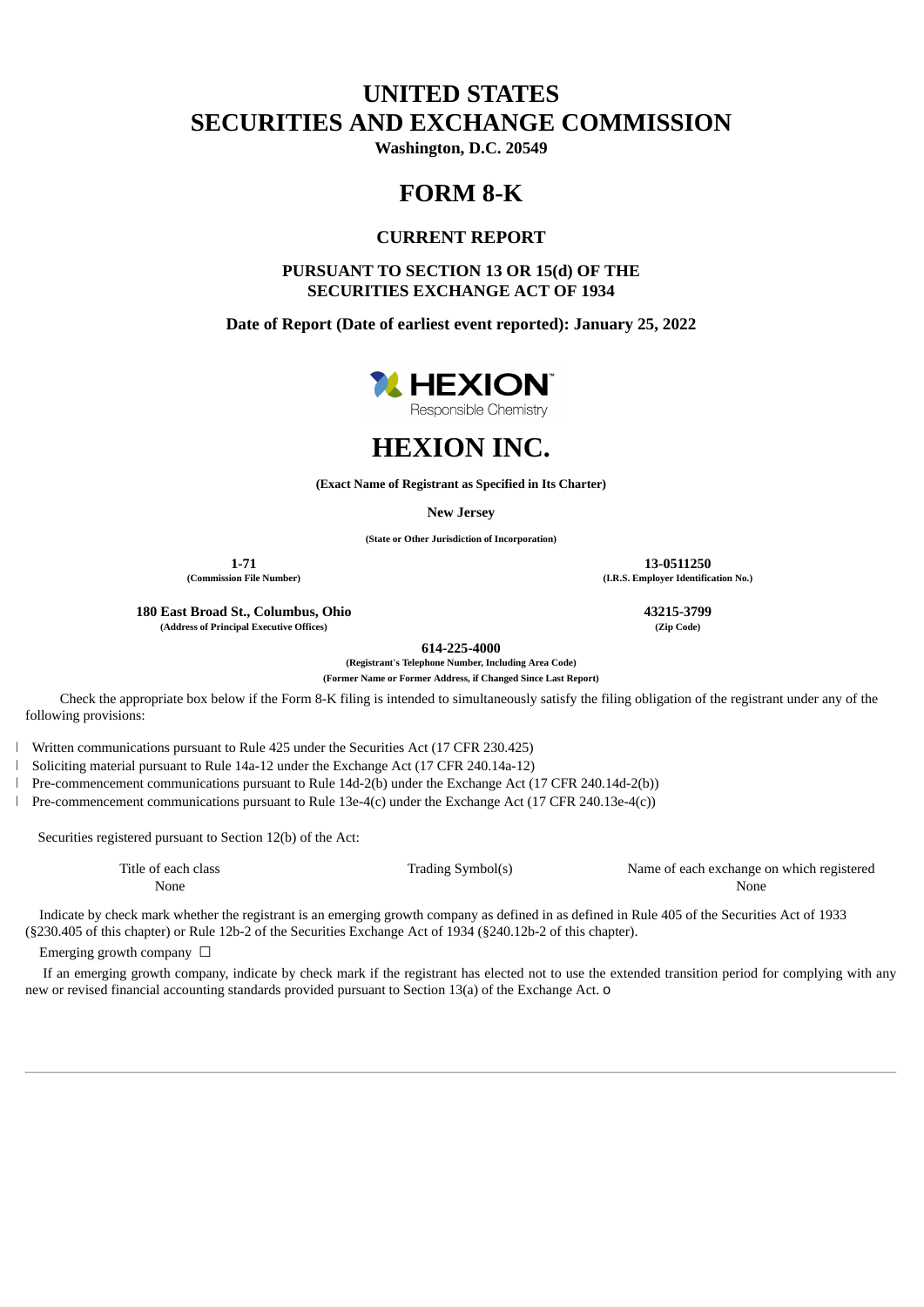#### **Item 5.07 Submission of Matters to a Vote of Security Holders.**

On January 24, 2022, the holders of approximately 64.32% of the outstanding shares of common stock of Hexion Holdings Corporation, a Delaware corporation (the "Company") and the indirect parent of Hexion Inc., delivered to the Company a written consent (the "Written Consent") in accordance with the Delaware General Corporation Law ("DGCL") whereby such holders approved and adopted that certain Agreement and Plan of Merger, dated as of December 20, 2021, by and among the Company, ASP Resins Intermediate Holdings, Inc., a Delaware corporation and an affiliate of American Securities LLC, and ASP Resins Merger Sub, Inc., a Delaware corporation (the "Merger Agreement"), the merger and the other transactions contemplated by the Merger Agreement. Under and subject to the terms of the Merger Agreement, shareholders of the Company will be entitled to receive \$30.00 in cash for each share of common stock of the Company they own.

Pursuant to the DGCL, an information statement will be sent or provided to the stockholders of the Company as of January 24, 2022.

### **Item 8.01 Other Events.**

On January 25, 2022, the Company issued a press release announcing receipt of the Written Consent. A copy of the press release is attached hereto as Exhibit 99.1 and is incorporated herein by reference.

| <b>Item 9.01</b>                  | <b>Exhibits</b> |                                                                                                                                                                                                                                                         |
|-----------------------------------|-----------------|---------------------------------------------------------------------------------------------------------------------------------------------------------------------------------------------------------------------------------------------------------|
| (d) Exhibits                      |                 |                                                                                                                                                                                                                                                         |
| <b>Exhibit No.</b><br>99.1<br>104 |                 | <b>Description</b><br>News Release dated January 25, 2022 titled "Hexion Holdings Stockholders Approve Acquisition by Affiliates of American Securities LLC"<br>Cover Page Interactive Data File, formatted in Inline XBRL and included as Exhibit 101. |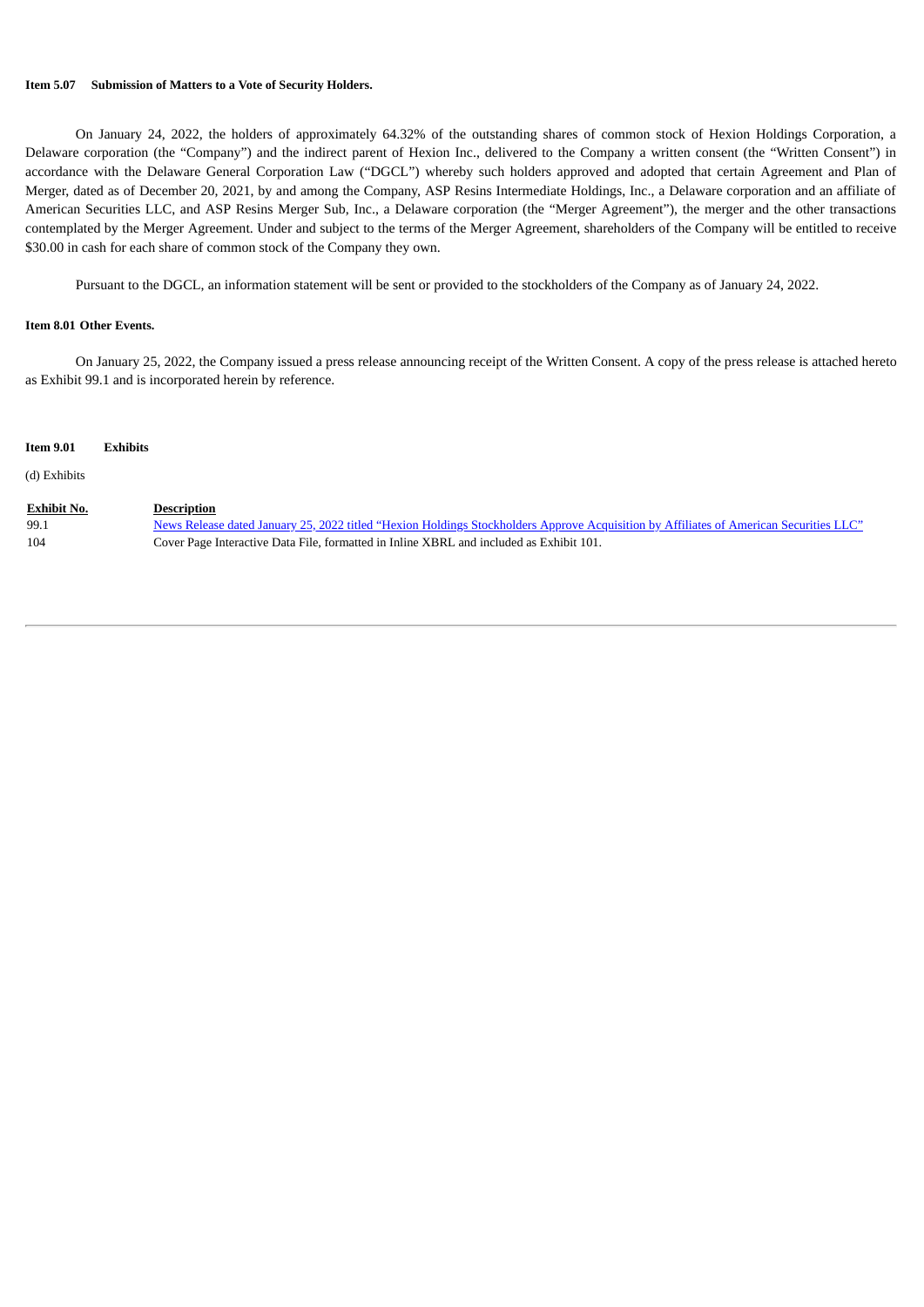### **SIGNATURE**

Pursuant to the requirements of the Securities Exchange Act of 1934, the Registrant has duly caused this report to be signed on its behalf by the undersigned thereunto duly authorized.

Date: January 25, 2022 <br>
January 25, 2022 <br>
January 25, 2022 <br>
January 25, 2022 <br>
January 25, 2022 <br>
January 25, 2022 <br>
January 25, 2022 <br>
January 25, 2022 <br>
January 25, 2022 <br>
January 26, 2023 <br>
January 26, 2023 <br>
January

HEXION INC.

George F. Knight

Executive Vice President, Chief Financial Officer